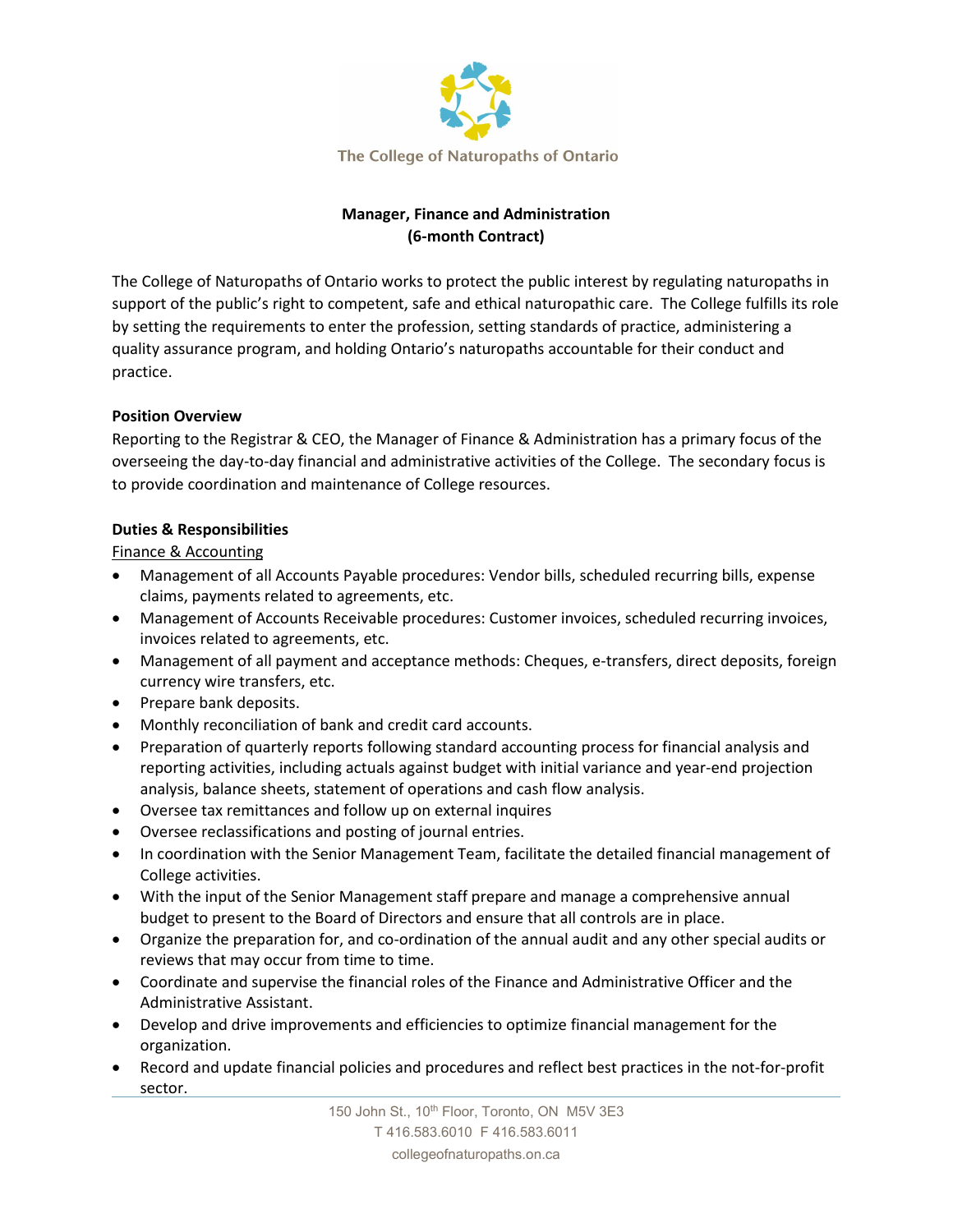# Human Resources

- Manage payroll and benefits programs through third-party providers.
- Manage employer registered savings program.
- Coordinate and assist with the on-boarding and orientation of new employees.

#### Administrative Management

- Manage 3rd party relationships as appropriate.
- Manage all administrative matters including but not limited to leases, insurance, service agreements, purchase agreements, etc.
- Oversees the office environment by working with building operations to maintain the condition of the office, arranging for necessary repairs, liaising with building superintendent and cleaning staff as required.
- Ensures that all necessary supplies are on-hand.
- Ensures office efficiency by ensuring the availability and operability of equipment and supplies, researching maintenance, replacement or improvement options and proposing solutions.

#### **Qualifications**

This position is best suited for an individual with the following education, experience, skills and personal attributes.

#### Education

• Diploma or degree in finance, business, commerce, business administration or a related field.

#### Experience

• A minimum of five years' experience in business or financial related profession/role.

#### **Skills**

- Innovative skills.
- Strong analytical skills such that they can apply critical thinking to any given situation and can make appropriate decisions for each situation.
- Ability to problem solve such that they can confront compound challenges as they arise in a challenging work environment.
- Perform with integrity, a strong sense of responsibility and accountability.
- Strong communication skills, including written and verbal skills.
- Experience in Outlook, web interfaces, MS Office suite, Quickbooks, database management and office equipment such as mail stamp machines, photocopiers, multi-line phones etc.
- Ability to adapt to new systems and processes quickly and effectively.
- Ability to balance multiple demands, including prioritizing and meeting deadlines.
- Ability to work independently as well as in a cross-functional team environment.
- A high level of discretion, confidentiality and reliability is essential.
- Ability to provide strong initiative, a positive attitude and a willingness to work on a variety of projects/duties big or small.
- Knowledge of the functionality and role of a Regulatory College would be beneficial.